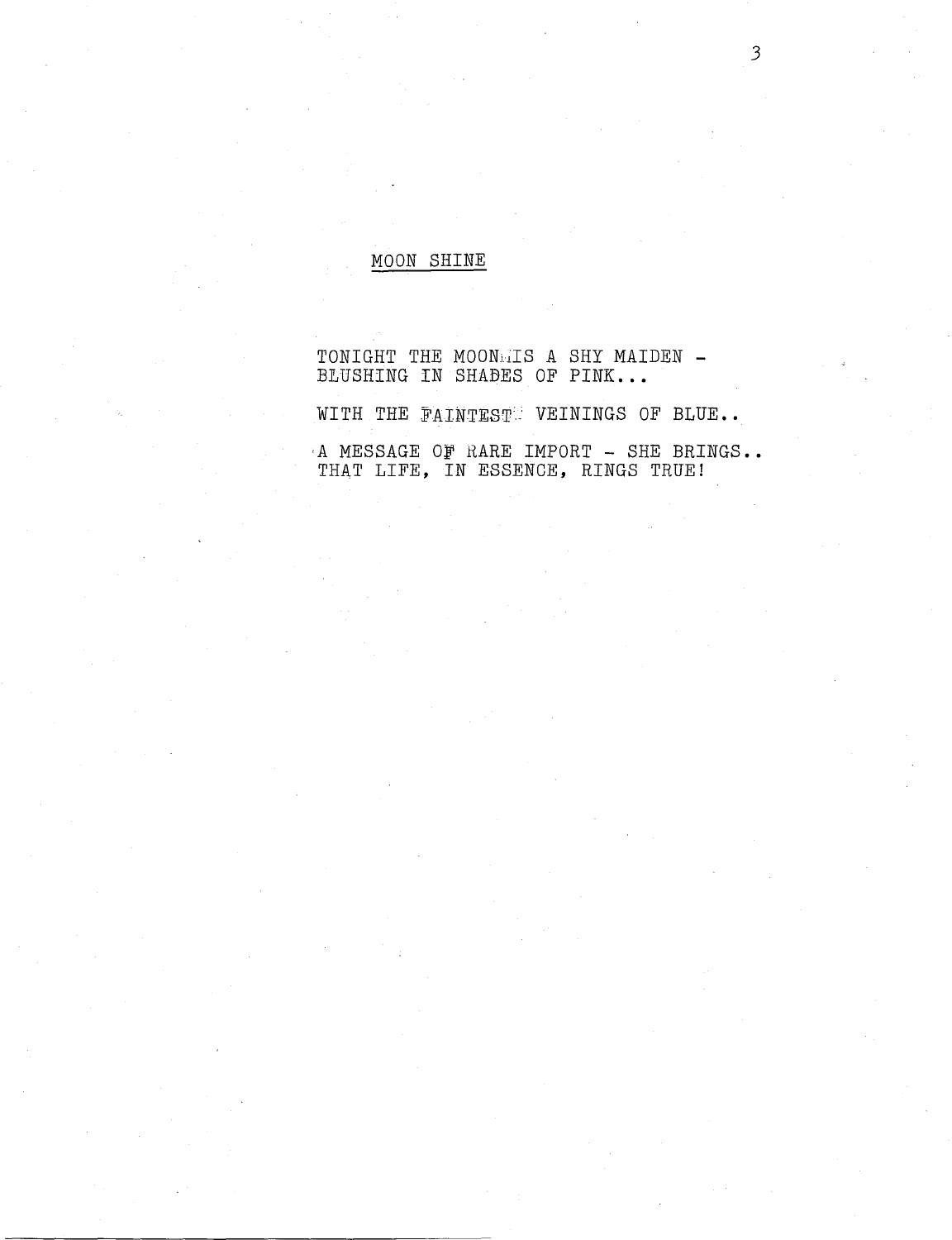ALL IS IN ALL

 $40$  tc  $\degree$ 

I AM ASTOUNDED TO FIND .. THAT I ARE WE: AND THAT YOU ARE ME AND WE ARE HE!

WHAT PRICE TO FOLLOW THE RULES WHILE LINKED INSOLUBLY TO FOOLS!

WHERE THE BEST OF MINE 18 GRAFTED TO THE WORST OF THINE!

WHAT GAMES THE GODS: PLAY, WHEN  $\chi$ TO  $\alpha$  EACH  $\alpha$ OF, US THEY  $\alpha$  SAY-YOU ARE RESPONSIBLE FOR THE GAMES YOU PLAY!

(WHEN ALL THE TIME YOUR DEEDSARE PART OF THEY!.)

WHERE IS OUR SPIRITUAL SOLITUDE = WHEN WE ARE SIAMESE-LINKED TO ALL THE WORLD'S MULTITUDE?

CAN GLORY COME ALIKE TO HOODS AND PRUDE AND FINAL ACCOUNT DEFY OUR PRIVATE ATTITUDE?

OH GOD! LET ME BE ME!! -EVEN WHEN I SEE THAT ALL THINGS ARE ONE AND EVERYONE IS THEE!

PIERCE NOT MYIS FINAL ILLUSION THAT THERE'S NONE IN ME - WHO LOVES NOT THEE!!